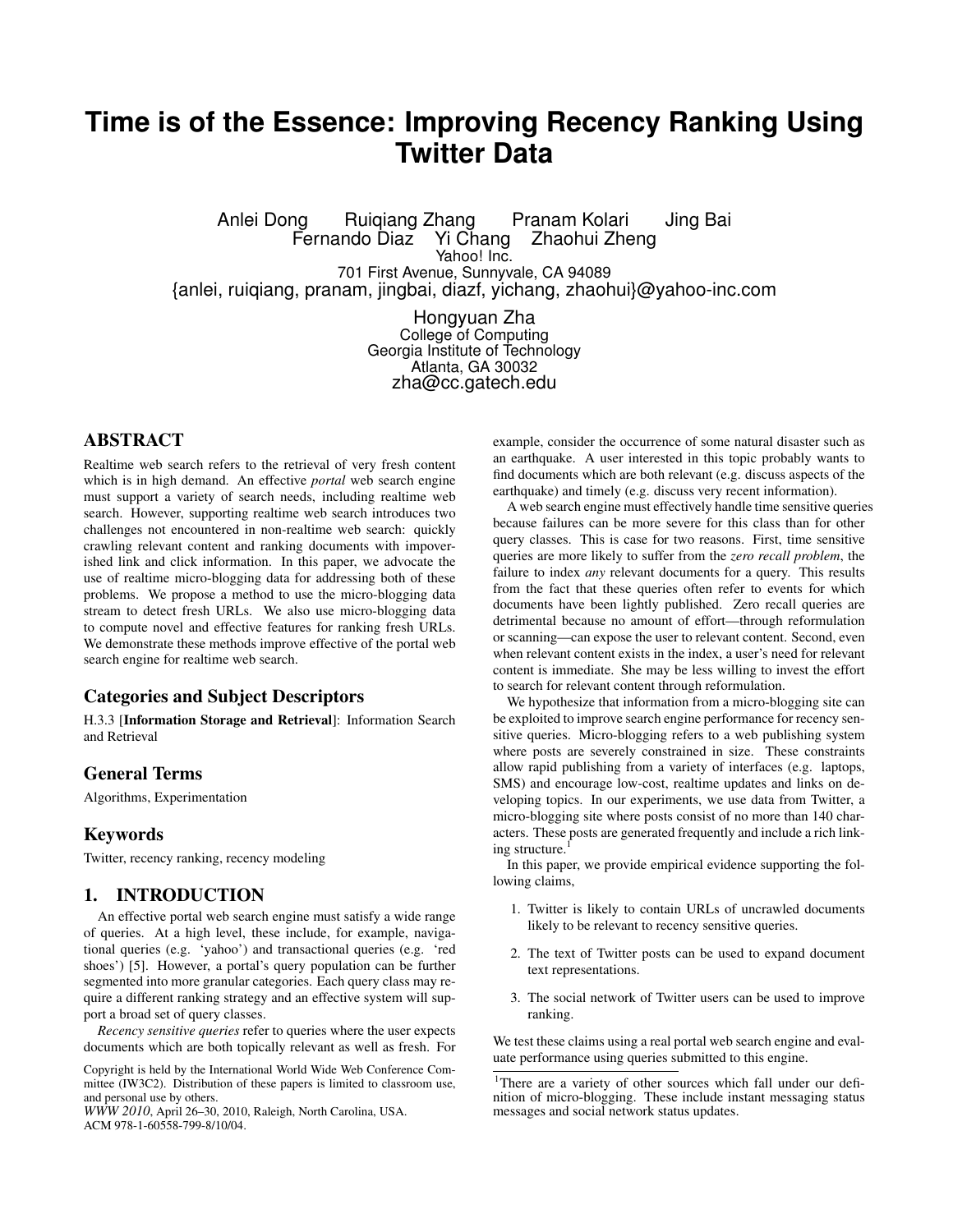# 2. RELATED WORK

# 2.1 Ranking Twitter Content

Most of the prior work on Twitter and ranking deals with ranking individual tweets. Although Twitter maintains a specialized search engine (http://search.twitter.com/), there exist several vertical search engines which index content across realtime data (e.g. blogs, collaborative bookmarking sites)<sup>2</sup>. While these search engines are able to return very fresh documents, they can often suffer from coverage or ranking issues. For example, consider a breakingnews query. Ranked tweets consist of very brief comments on the news topic from random Twitter users. While such content may satisfy some searchers, other searchers may desire a more sophisticated ranking algorithm incorporating authority or integrating content outside of Twitter. As an alternative, a portal web search engine may decide to integrate Twitter content into general web search results. However, for these queries, Twitter content might obscure more relevant documents. Furthermore, this content also may hurt the user experience for those who are not familiar with Twitter; this is especially true for general web search users. Besides ranking individual tweets, Bing Twitter Search<sup>3</sup> also provides search results for the URLs referred to by Twitter users. The contents of this dedicated search website are all extracted from Twitter data. Our approach is to surface the URLs posted to Twitter on a general search results page. Even though we use the Twitter content in order to perform this blending, we never expose the user to this content. In this way, we can be more confident that the results are both high quality and comprehensive.

# 2.2 Studying Twitter

Twitter as a research topic has been investigated by researchers in social network anaslysis. Java *et al.* [18] study the topological and geographical properties of Twitter social network, and find that people use Twitter to talk about their daily activities and to seek or share information. More importantly, their analysis shows that users with similar intentions connect with each other. Huberman *et al.* [14] use Twitter data to confirm that users' attentions limit the number of people with whom they interact in a social network. Hughes *et al.* [15] examine Twitter usage as a result of an unexpected event. Compared to general Twitter behavior, they find that Twitter messages sent during unexpected events contain more information broadcasting. Jansen *et al.* [16] investigate Twitter as a form of sharing consumer opinions concerning brands, and found that discuss the implications for corporations using microblogging as part of their overall marketing strategy. Krishnamurthy *et al.* [21] identify distinct classes of Twitter users and their behaviors, geographic growth patterns and current size of the network, and compare crawl results obtained under rate limiting constraints. Shamma *et al.* [25] compare Twitter messages in the context of live media events. They find that analysis of Twitter usage patterns around this media event can yield significant insights into the semantic structure and content of the media object.

Twitter has also been studied in the context of education [3, 10], communication [27] and collaboration [13].

### 2.3 Recency Ranking

We use Twitter in order to address recency sensitive queries. Previous work has focused on detecting recency sensitive queries in the context of selectively displaying news articles [8, 20]. As we

will see in Section 3, this approach has several shortcomings which would be addressed by incorporating recency into the general web search results. In this respect, our work builds on our prior results work in recency ranking [9]. We extend this work by using Twitter to quickly update our index and generate new features.

# 3. MOTIVATION

### 3.1 Challenges in Recency Ranking

Many existing search engines address recency sensitive queries by selectively integrating content from a specialized news index [8, 20]. The integration process usually comes in the form of a small display containing a small number of documents from the news index. Unfortunately, relying on this approach alone suffers from several problems,

- For some recency sensitive queries, relevant documents are not news documents but web pages.
- A relevant document may be published on a low-priority news site.
- Even when relevant news content exists, the web search results may remain stale.

In order to provide for a consistently relevant experience for all users, we believe that addressing the recency ranking should focus on web results directly.

General web search algorithms incorporate a wide variety of signals when computing the rank of a document. These include query match signals (e.g. how often query words appear in different sections) as well as query-independent signals (e.g. PageRank, popularity, aggregated clicks). Unfortunately, many of these latter features may not be accurately represented in fresh documents. Therefore, even when relevant documents have been indexed, several issues might exist which prevent effective retrieval for time sensitive queries. For example,

- Fresh documents may have very few—if any—in-links, affecting link-based authority metrics.
- Fresh documents may have very few—if any—clicks, affecting click-based authority metrics.

Coping with poor link information can be problematic because it would require a second tier of crawling to monitor links to fresh content. Coping with poor click information requires the search to surface the fresh documents; this is precisely the problem we are addressing.

## 3.2 An Opportunity

In the context of recency ranking, micro-blogging data can address challenges in recency ranking. First, micro-blogging links include both news and non-news URLs. This allows us to gather information about relevant non-news documents and improve the web results. Second, micro-blogging links are posted according to users' diverse and dynamic browsing priorities, as opposed to a crawl policy attempting to predict that priority. Third, the social network unique to our micro-blogging data provides a method for computing authority for fresh documents. Furthermore, a microblogged URLs often include meta-data such as the messages containing this URL. This meta-data can be used to compute ranking features likely to be correlated with relevance.

Our system naturally breaks down into two parts: crawling and ranking. Crawling micro-blogged URLs requires addressing spam

<sup>2</sup> http://collecta.com/

http://www.oneriot.com/

http://www.yourversion.com/

<sup>3</sup>http://bing.com/twitter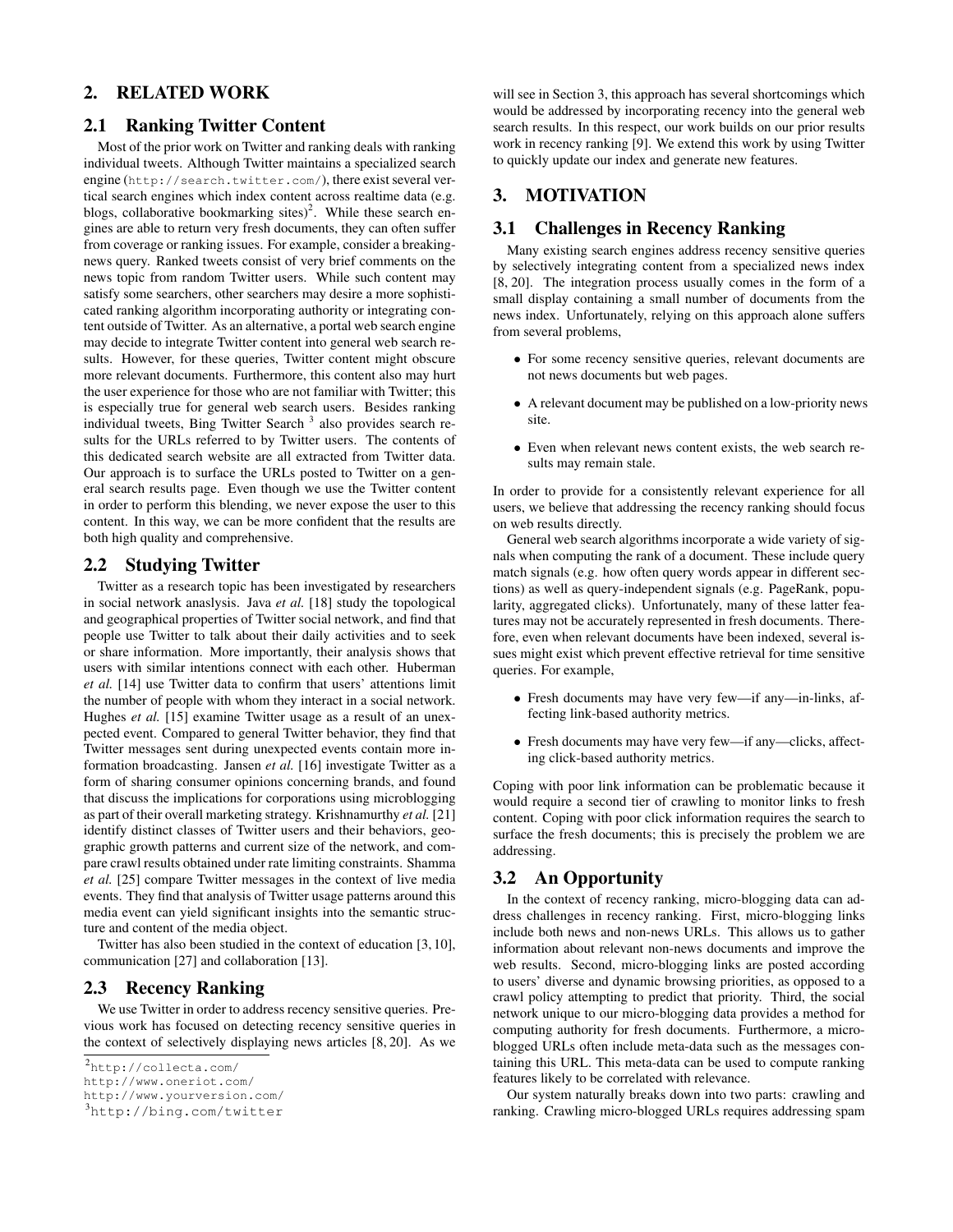

Connole Social Search: Twitter And FriendFeed Highlighted, What About Facebook? http://bit.ly/2o8CYN (expand 6 days ago from Tweetie · Reply · View Tweet



Figure 1: A typical tweet message accompanying a tiny URL. This specific tiny URL is tweeted by five unique users with their respective tweet messages. Such tweet messages are indicative of the content of the tiny URL. The users' photos and names are mosaicked to protect privacy.

and non-recency URLs (Section 4). Ranking micro-blogged URLs requires incorporating these documents into a larger web ranking system (Section 5). In the subsequent sections, we will address each of these tasks in the context of Twitter data.

## 4. CRAWLING TWITTER URLS

There are several disadvantages to naïvely crawling all Twitter URLs. The URLs posted by Twitter users include a significant amount of links to spam, adult and self-promotion pages, which probably should not be included in results for time sensitive queries. Furthermore, realtime crawling and indexing of *all* Twitter URLs would require considerable overhead.

We employ simple heuristics to filter out most of the undesired Twitter URLs. In order to address spam and self-promotion URLs, we discard URLs referred to by the same Twitter user more than two times. Furthermore, we discard URLs only referred to by one Twitter user. This removes spurious URLs from our crawl.

We did an experiment to study the effect of these filtering rules. During the period of 15:00∼20:00 (UTC) on September 9th, 2009, there are a total of 1,069,309 URLS that were posted in Twitter. After applying the first rule, 713,178 URLs remained, 66.7% of the original URLs. In other words, 33.3% of the URLs are filtered out as they are very likely to be spam, adult or self-promotion pages. After applying the second rule, 63,184 URLs remained, only 5.9% of the original URLs. We also manually inspected a sample of discarded URLs and found that most of them were undesirable.

# 5. RANKING TWITTER URLS

Machine-learned ranking, the underlying algorithm for many web search engines, refers to the automatic construction of a ranking function which optimizes retrieval performance metrics [6,7,11,19, 22, 26, 29]. Machine-learned rankers have demonstrated significant and consistent gains over many manually tuned rankers for a variety of data sets. Optimization usually is formulated as learning a ranking function from preference data in order to minimize a loss function (e.g., the number of incorrectly ordered documents pairs in the training data). Different algorithms view the preference learning problem from different perspectives. For example, RankSVM [19]

uses support vector machines; RankBoost [11] applies the idea of boosting from weak learners; GBrank [28] uses gradient boosting with decision tree; RankNet [6] uses gradient boosting with neural network.

A typical learning-to-rank framework must be *trained* using some editorially labeled data. This is accomplished by sampling a set of query-url pairs for human judgment. Each of these query-url pairs is given a grade based on the degree of relevance (e.g. bad match, excellent match, etc). Each query-url pair is then represented by a feature vector consisting of variables indicating query term matches, link-structure-based features of the document (e.g. PageRank), and click-based features of the document. Using the features of each document as well as the editorially labeled training data, a machine learned ranking system can predict effective rankings for queries unseen in the training data.

One of the most important aspects of a learning-to-rank system is the feature set. We differentiate between the types of features we use in our work. *Content features* refer to those features which are functions of the content of the document (e.g. query term matches, proximity between query terms). We expect these features to behave normally for fresh URLs. *Aggregate features* refer to those features which represent a document's long term popularity and usage (e.g. in-link statistics, PageRank, clicks). We expect that these features will be poorly represented for fresh URLs. *Twitter features* refer to those features which are related to tweets containing a URL pointing to the document (e.g. tweet content, number of tweets containing the URL). We expect that these features will be poorly represented—and often non-existent—for those documents not crawled from the Twitter feed.

In the subsequent subsections, we will describe our Twitter features in detail. We will also describe a special training method required for recency sensitive queries. Content and aggregate features are thoroughly described in [1, 23, 28].

#### 5.1 Twitter Features

Twitter is comprised of two parts: a publishing system and a subscription system. Data about the publishing system (i.e. what are users posting) allows us to detect new URLs. The publishing system also provides textual information associated with these new URLs. Data about the subscription system (i.e. which users are following which other users) allows us to measure the qualities of the new URLs. This is only possible because Twitter subscriptions are exposed to the public.

### *5.1.1 Textual Features*

A URL posted to twitter can be associated with the text surrounding it. Figure 1 depicts a set of tweets from users about a common tiny URL. The text in tweets accompanying the tiny URL can provide useful additional information.

Assume we have m tweets and w URLs. Let M be the  $m \times w$  binary matrix represent the occurrence of a URL in a tweet. Assume we have observed v words in all tweets. We define the  $m \times v$  matrix **D** so that  $D_{ij}$  represents the number of times a tweet i contains a term  $j$ . In practice, we remove stop words from our vocabulary. We can construct a term vector for a URL,  $j$ , as,

$$
\mathbf{u}_j^{\mathsf{T}} = \sum_i M_{ij} D_i. \tag{1}
$$

where  $D_i$  represents row i of **D**. This represents a URL by the combination of tweet contents. A query can also be represented as the  $v \times 1$  vector, q, of term occurrences. These representations allow us to use text similarity features in order to predict URL relevance. For example, we can use the cosine similarity between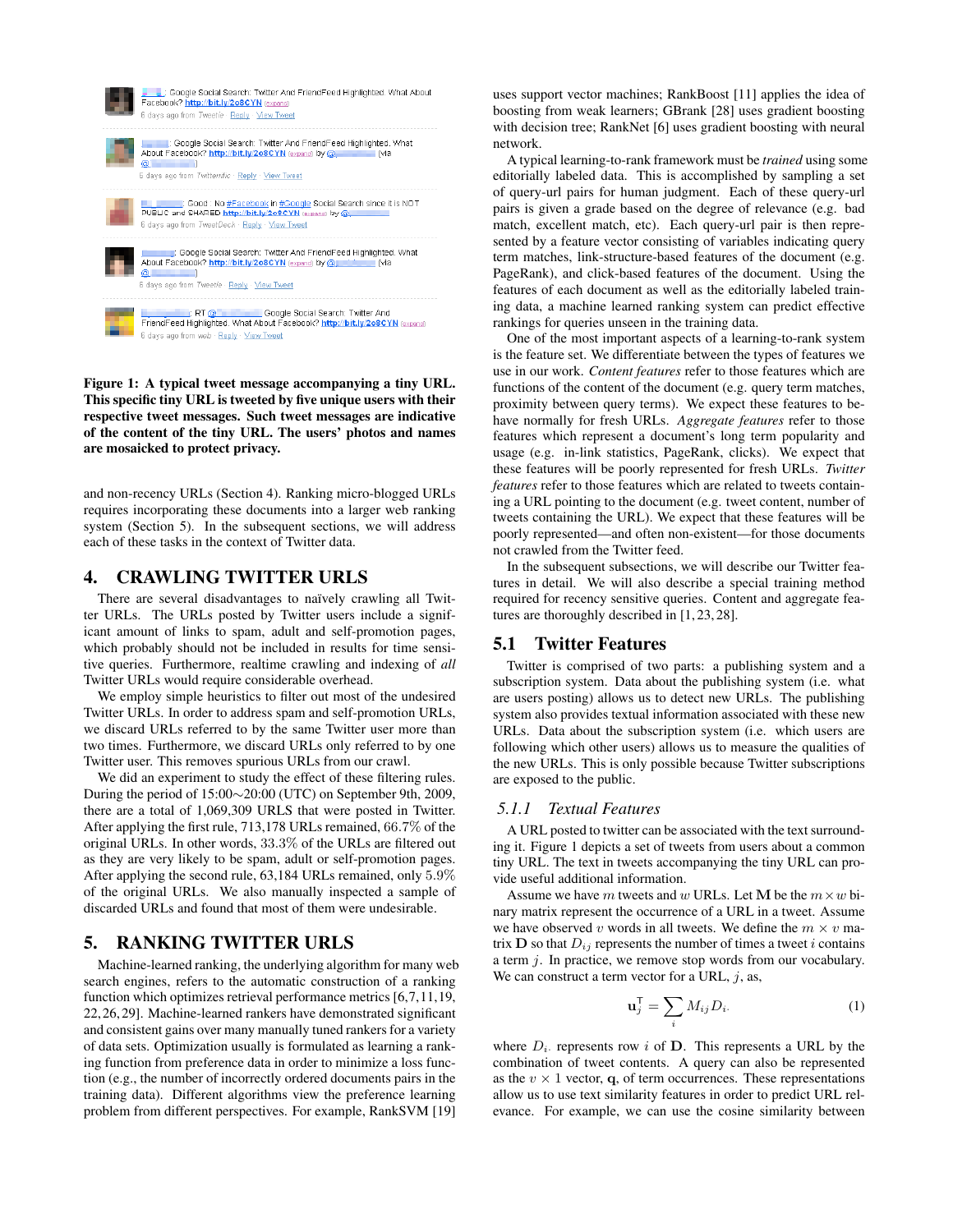the URL term vector (Equation 1) and  $q$  in order to determine the similarity between a URL and a query. For a URL, j, the *cosine similarity* feature is defined as,

$$
\phi_{\text{cosine}}^j = \frac{\mathbf{u}_j^{\mathsf{T}} \mathbf{q}}{\|\mathbf{u}_j\|_2 \|\mathbf{q}\|_2}
$$
(2)

By design, tweets are very short pieces of text and therefore are susceptible to problems when applying classic text ranking methods [24]. For example, unmatched terms should be more severely penalized than they are in cosine similarity. For this reason, we also inspect the term overlap as another textual feature. Let  $D$  be the binary version of **D** (i.e.  $\tilde{D}_{ij} = 1$  if  $D_{ij} > 0$ ;  $\tilde{D} = 0$  otherwise). Define  $\tilde{q}$  similarly. The term overlap between a query and the text of a tweet can be represented as,

| $\omega_{iq}=(\tilde{D}_{i\cdot})^{\mathsf{T}}\tilde{\mathbf{q}}$ | overlapping terms |
|-------------------------------------------------------------------|-------------------|
| $\epsilon_{iq} =   D_i  _1 - \omega_{iq}$                         | extra terms       |
| $\mu_{iq} =   \mathbf{q}  _1 - \omega_{iq}$                       | missing terms     |

were  $\|\mathbf{x}\|_1$  is the  $\ell_1$  norm of **x**. For a candidate URL j, the *unit match* feature is defined as,

$$
\phi_{\text{unit}}^j = \frac{1}{\|\mathbf{q}\|_1} \sum_{i=1}^m \epsilon_{iq}^\alpha \mu_{iq}^\beta \omega_{iq} M_{ij}
$$
 (3)

The parameters  $\alpha$  and  $\beta$  control the importance of extra and missing terms. In our experiments, parameters  $\alpha$  and  $\beta$  are set to be 0.5 and 0.65 respectively, based on earlier experience with this parameter in a popular search engine.

Finally, we also include a simple *exact match* feature. The feature counts the number of tweet messages in which all query tokens appear contiguously, and in the same order,

$$
\phi_{\text{exact}}^j = \frac{1}{\|M_{\cdot j}\|_1} \sum_{i=1}^m \text{phraseMatch}(q, i) M_{ij} \tag{4}
$$

where  $M_{ij}$  returns column j of M and phraseMatch $(q, i)$  return one if there exact phrase  $q$  occurs in tweet  $i$ .

#### *5.1.2 Social Network Features*

We adopt the convention of representing user data as a social network where vertices represent twitter users and edges represent the follower relationship between them. Mathematically, we represent this graph as a  $u \times u$  adjacency matrix, **W**, where  $W_{ij} = 1$  if user i follows user *j*. In practice, we normalize **W** so that  $\sum_j W_{ij} = 1$ . Given this matrix and an eigensystem,  $\mathbf{W}\pi = \lambda \pi$ , the eigenvector,  $\pi$ , associated with the largest eigenvalue,  $\lambda$ , provides a natural measure of the centrality of the user [2]. The analog in web search is the PageRank of a document [4]. This eigenvector,  $\pi$ , can be computed using power iteration,

$$
\pi_{t+1} = (\lambda \mathbf{W} + (1 - \lambda)\mathbf{U})\pi_t \tag{5}
$$

where U is a matrix whose entries are all  $\frac{1}{m}$ . The interpolation of W with U ensures that the stationary solution,  $\pi$ , exists. The interpolation parameter,  $\lambda$ , is set to 0.85. In our experiments, we perform fifteen iterations (i.e.  $\tilde{\pi} = \pi_{15}$ ). If we assume that a user i posted URL  $j$ , we define the authority feature of URL  $j$  as

$$
\phi_{\text{authority}}^j = \pi_i \tag{6}
$$

We can also use the authority of the user in the computation of our unit match score (Equation 3). In particular, we define the

| $\phi$ <sub>other-1</sub>    | average number of followers for the users who issued the tiny<br>URL                                            |
|------------------------------|-----------------------------------------------------------------------------------------------------------------|
| $\phi$ <sub>other-2</sub>    | average post number for the users who issued the tiny URL                                                       |
| $\phi$ <sub>other-3</sub>    | average number of users who retweeted the tweets containing<br>the tiny URL                                     |
| $\phi$ <sub>other-4</sub>    | average number of users who replied those users that issued<br>the tiny URL                                     |
| $\phi$ <sub>other-5</sub>    | average number of followings for the users who issued the<br>tiny URL                                           |
| $\phi$ <sub>other-6</sub>    | average Twitter score of all the users who issued the tiny URL                                                  |
| $\phi$ <sub>other-7</sub>    | number of followers for the user who first issued the tiny URL                                                  |
| $\phi$ <sub>other-8</sub>    | number of posts by the user who first issued the tiny URL                                                       |
| $\phi$ <sub>other-9</sub>    | number of users who retweeted the user who first issued the<br>tiny URL                                         |
| $\phi$ other-10              | number of users who replied the user who first issued the tiny<br>URL.                                          |
| $\phi$ <sub>other-11</sub>   | number of followings for the user who first issued the tiny<br>URL                                              |
| $\phi$ other-12              | Twitter score of the users who first issued the tiny URL                                                        |
| $\phi$ other-13              | number of followers for the user who issued the tiny URL<br>with the highest Twitter score                      |
| $\phi_{\rm other\text{-}14}$ | number of posts by the user who issued the tiny URL with the<br>highest Twitter score                           |
| $\phi$ <sub>other-15</sub>   | number of users who retweeted the user who issued the tiny<br>URL and has the highest Twitter score             |
| $\phi$ other-16              | number of users who replied the user who issued the tiny<br>URL and has the highest Twitter score               |
| $\phi$ <sub>other-17</sub>   | number of followings for the user who has the highest Twitter<br>score among the users that issued the tiny URL |
| $\overline{a}$               | Twitten coope of the weeks who issued the time LIDL, and who                                                    |

- $\phi_{other-18}$  Twitter score of the users who issued the tiny URL and who is the highest Twitter score
- $\phi_{other-19}$  number of different users who sent the tiny URL.

#### Table 1: Twitter features.

authority-weighted unit match score as

$$
\phi_{\text{unit-}\pi}^j = \frac{1}{\|\mathbf{q}\|_1} \sum_{i=1}^m \epsilon_{iq}^{\alpha} \mu_{iq}^{\beta} \omega_{iq} M_{ij} \phi_{\text{authority}}^i \tag{7}
$$

### *5.1.3 Other Features*

In addition to the features described in the preceding sections, we can compute simple aggregate metrics of the URL over a period of time (the details on the period selection are in Section 6.1.1). We present these features in Table 1. Some of the features are designed to improve relevance ranking by incorporating Twitter specific features: user's authority estimation from twitter rank (5), which we also call *Twitter user score* or *Twitter score*. For example, the feature  $\phi_{other-6}$  is the average Twitter score of all the users who issued the tiny URL. Over a period of time, there could be many users who issued, replied, or retweeted the tiny URL. This feature is to calculate the average twitter score of all the users. The feature  $\phi_{other-12}$  is the Twitter score of the users who first issued the tiny URL.

The features in Table 1 can be grouped into three set. Features  $\phi_{other-1} - \phi_{other-6}$  are the average statistics of the users who issued the tiny URL. Using average statistics can improve feature's robustness and discount any bias on a single user. Features  $\phi_{other-7} - \phi_{other-12}$ are the features related to the user who is the first that issued the tiny URL. We assume the authority of the first issuer may affect the URL importance. Features  $\phi_{other-13} - \phi_{other-18}$  are the features related to the user who issued the tiny URL but has the highest Twitter score. The user with the highest Twitter score means he/she is the one with the most authority among the users.

In each set, we consider the number of followers, tweets, users being retweeted and replied, and user's Twitter score. Those features estimate the tiny URL's popularity from different aspects. The last feature,  $\phi_{other-19}$ , is the number of different users who issued the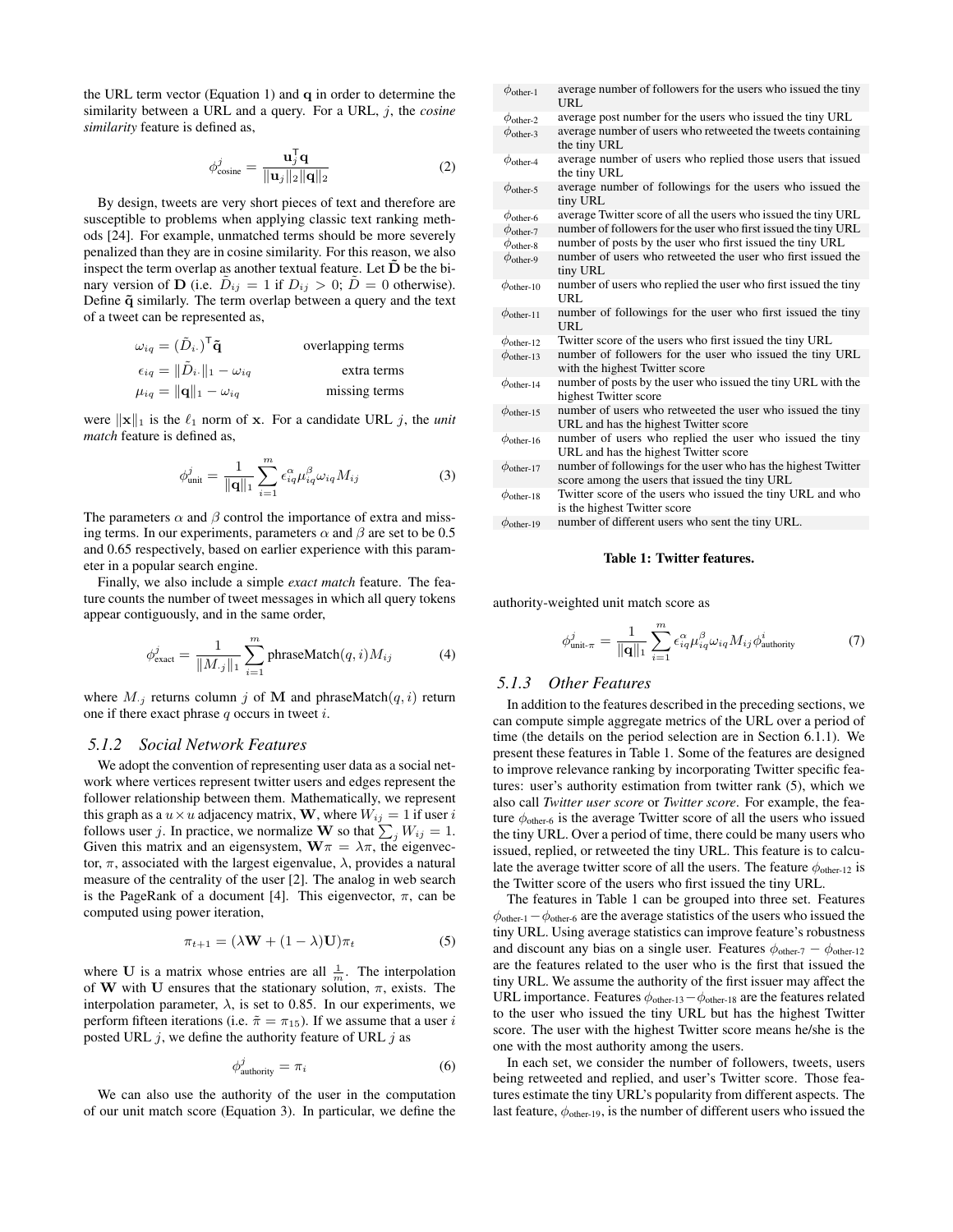tiny URL. The higher the number, the more popular the tiny URL is.

Algorithm 1 Ranking functions used in the ranking system, including ranking functions for documents represented using content and aggregated features ( $\mathcal{M}_{\text{regular}}$ ), only content features ( $\mathcal{M}_{\text{content}}$ ), and twitter and content features ( $\mathcal{M}_{\text{twitter}}$ ). D represents data set including query-URL pairs with labeled relevance grades. F represents feature set. TRAIN-MLR $(D, F)$  is the ranking function learning algorithm, which is based on the training data set D using feature set F. PREDICT( $D, M$ ) scores the data set, D using model M.

 $TRAIN-MODELS(D_{regular}, D_{Twitter})$ 

 $D_{\text{regular}}$ : training data set from regular data

 $D_{\text{Twitter}}$ : training data set from Twitter data

$$
1 \quad \mathcal{M}_{\text{regular}} \leftarrow \text{TRAIN-MLR}(\mathbf{D}_{\text{regular}}, \{\mathbf{F}_{\text{content}}, \mathbf{F}_{\text{aggregate}}\})
$$

- 2  $\mathcal{M}_{\text{Twitter}} \leftarrow \text{TRAIN-MLR}(\mathbf{D}_{\text{Twitter}}, \{ \mathbf{F}_{\text{content}}, \mathbf{F}_{\text{Twitter}} \})$
- 3  $M_{\text{content}} \leftarrow \text{TRAN-MLR}(\mathbf{D}_{\text{regular}}, \mathbf{F}_{\text{content}})$
- $4 \text{ y}_{\text{Twitter}} \leftarrow \text{PREDICT}(\mathbf{D}_{\text{Twitter}}, \mathcal{M}_{\text{content}})$
- $5 \quad M_{\text{composite}} \leftarrow \text{TRAN-MLR}(\mathbf{D}_{\text{Twitter}}, \{\mathbf{y}_{\text{Twitter}}, \mathbf{F}_{\text{Twitter}}\})$

# 5.2 Ranking

#### *5.2.1 Relevance Models*

The most straightforward method to train a ranking function for Twitter documents is to follow the standard procedure prescribed above: sample query-URL pairs (including both regular URLs and Twitter URLs) and label them, train a ranking function, and apply this function on future queries. Unfortunately, there are far more regular URLs than Twitter URLs. Twitter feature values will be missing from the majority amount of regular URLs. As a result, the machine-learned ranking system will likely ignore these features.

We employ a divide-and-conquer strategy, which fully exploits the available ranking features for regular URLs and Twitter URLs respectively. As shown in Algorithm 1, for regular URLs, we learn a regular ranking function  $\mathcal{M}_{\text{regular}}$  based on content features and aggregate features; for Twitter URLs, we learn a Twitter ranking function  $\mathcal{M}_{\text{twitter}}$  based on content features and Twitter features. In addition to these two ranking functions, we also learn a ranking function  $\mathcal{M}_{\text{content}}$  only based on content features. We train this model for comparison in our experiments.

We use the Gradient Boosted Decision Tree (GBDT) algorithm [12] to learn a ranking function for TRAIN-MLR in Algorithm 1. GBDT is an additive regression algorithm consisting of an ensemble of trees, fitted to current residuals, gradients of the loss function, in a forward step-wise manner. It iteratively fits an additive model as

$$
f_t(x) = T_t(x; \Theta) + \lambda \sum_{t=1}^T \beta_t T_t(x; \Theta_t)
$$

such that certain loss function  $L(y_i, f_T(x+i))$  is minimized, where  $T_t(x; \Theta_t)$  is a tree at iteration t, weighted by parameter  $\beta_t$ , with a finite number of parameters,  $\Theta_t$  and  $\lambda$  is the learning rate. At iteration t, tree  $T_t(x;\beta)$  is induced to fit the negative gradient by

| $(\mathcal{M}_{\text{regular}}, \mathcal{M}_{\text{regular}})$   | Use $\mathcal{M}_{\text{regular}}$ on regular and Twitter<br>URLs.                                          |
|------------------------------------------------------------------|-------------------------------------------------------------------------------------------------------------|
| $(\mathcal{M}_{\text{content}}, \mathcal{M}_{\text{content}})$   | Use $\mathcal{M}_{\text{content}}$ on regular and Twitter<br>URLs.                                          |
| $(\mathcal{M}_{\text{regular}}, \mathcal{M}_{\text{content}})$   | Use $\mathcal{M}_{\text{regular}}$ on regular URLs and<br>$\mathcal{M}_{\text{content}}$ on Twitter URLs.   |
| $(\mathcal{M}_{\text{regular}}, \mathcal{M}_{\text{twitter}})$   | Use $\mathcal{M}_{\text{regular}}$ on regular URLs and<br>$Mtwitter$ on Twitter URLs.                       |
| $(\mathcal{M}_{\text{regular}}, \mathcal{M}_{\text{composite}})$ | Use $\mathcal{M}_{\text{regular}}$ on regular URLs and<br>$\mathcal{M}_{\text{composite}}$ on Twitter URLs. |

#### Table 2: Runs used in our experiments

least squares. That is

$$
\hat{\Theta} := \operatorname{argmin}_{\beta} \sum_{i}^{N} (-G_{it} - \beta_t T_t(x_i); \Theta)^2
$$

where  $G_{it}$  is the gradient over current prediction function

$$
G_{it} = \left[\frac{\partial L(y_i, f(x_i))}{\partial f(x_i)}\right]_{f=f_{t-1}}
$$

The optimal weights of trees  $\beta_t$  are determined by

$$
\beta_t = \operatorname{argmin}_{\beta} \sum_{i}^{N} L(y_i, f_{t-1}(x_i) + \beta T(x_i, \theta))
$$

#### *5.2.2 Ranking Models*

To rank the URLs (both regular URLs and Twitter URLs) with the given query, we apply our relevance models to regular URLs and Twitter URLs. We then rank the URLs by sorting their ranking scores. Because we always model a relevance grade, the predicted grades are calibrated and comparable. As a result, we can directly blend regular URLs and Twitter URLs according to their ranking scores.

We study the five ranking approaches listed in Table 2. We adopt the convention of representing algorithms as model tuples where  $(\mathcal{M}_x,\mathcal{M}_y)$  means 'apply  $\mathcal{M}_x$  to regular URLs and  $\mathcal{M}_y$  to Twitter URLs'.

Our two baseline approaches apply Twitter-unaware models to all URLs being considered. The  $(\mathcal{M}_{\text{regular}},\mathcal{M}_{\text{regular}})$  baseline can be interpreted as applying a general ranking algorithm to all URLs. In the cases where URLs lack valid aggregate features, we set their aggregate feature values as default value zeros. The  $(\mathcal{M}_{\text{content}},\mathcal{M}_{\text{content}})$ baseline indirectly promotes the Twitter URLs focusing the ranking on features shared between both regular and Twitter URLs.

We also consider approaches which apply different models to different URLs. The  $(\mathcal{M}_{\text{regular}}, \mathcal{M}_{\text{content}})$  run preserves the production ranking for regular URLs but applies a content-only model to Twitter URLs. We expect this model to leverage the content features learned across the pooled data to rank Twitter URLs. This behavior may not be present in a model which was trained using both content and aggregate features. The  $(\mathcal{M}_{\text{regular}}, \mathcal{M}_{\text{twitter}})$  run explores the benefit of combining features specific to Twitter with content features. One drawback of the  $\mathcal{M}_{\text{twitter}}$  model is the relatively small training pool: we expect far fewer example documents with both Twitter and content features defined compared to those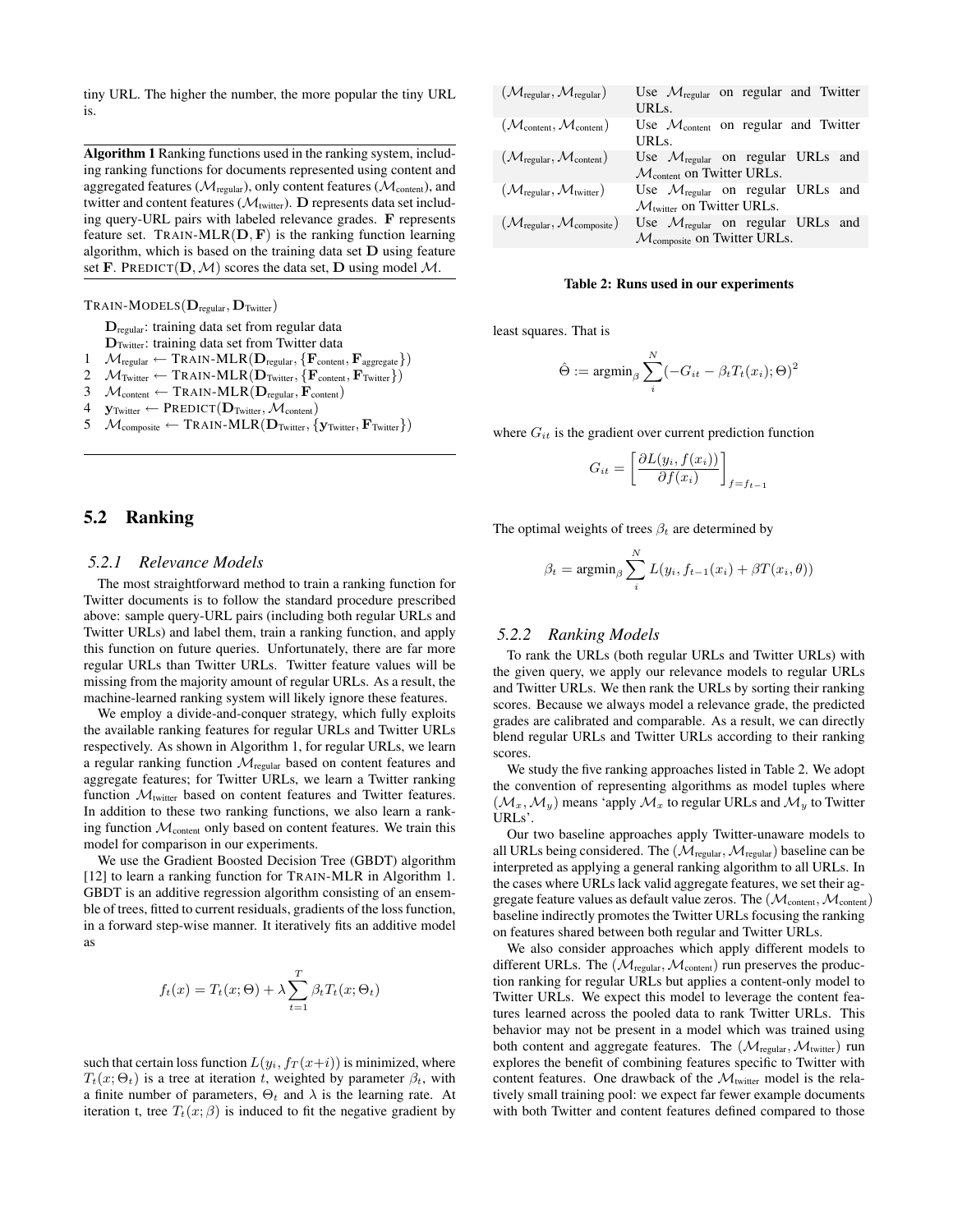with only content features defined. As a result, we also consider a final run,  $(\mathcal{M}_{\text{regular}}, \mathcal{M}_{\text{composite}})$ , which uses the content model score as a feature for Twitter URLs.

## 6. METHODS AND MATERIALS

## 6.1 Data

### *6.1.1 Documents and Queries*

Our data set of queries and tweets was collected over a few different days. We use a web index from a large-scale commercial search engine. Our Twitter stream consists of all tweets from the Twitter Firehose.<sup>4</sup> On each day of the study, we collected queries issued to the search engine between 23:00∼23:59 UTC. Recall that we are interested using Twitter only for time-sensitive queries, those queries which expect fresh URLs. Therefore, we only consider queries which are classified as "time-sensitive" queries using an automatic classifier [9].

We constructed two sets of URLs for each day,

- *regular URLs*: in the search engine index during 23:00∼23:59,
- *Twitter URLs*: posted by Twitter users during the 9-hour period before the query time (i.e., 14:00∼22:59).

The 9-hour period is heuristically determined only for experimental purposes. This period corresponds to the hours during which Twitter volume is highest. For each query, we apply simple textmatching rules on Twitter URLs in order to remove non-relevant URLs. For example, we remove URLs from consideration if there are no query term matches in the body or title.

For the regular URLs, we consider the top ten URLs as decided by the production ranking algorithm of the search engine. We also consider all Twitter URLs. Recall that we train the ranking function  $M_{\text{content}}$  in Section 5.2, which is only based on content ranking features (from document title and body). For each query, we apply  $M_{\text{content}}$  to the Twitter URLs and heuristically determine a ranking score threshold: if a Twitter URL has higher ranking score than this threshold, we keep this Twitter URL for the query; otherwise, we discard this Twitter URL. Therefore, we obtain Twitter URLs with reasonable relevance to the query.

#### *6.1.2 Labels*

Given these queries, we are interested in labeling the relevance of documents in both sets. We ask human editors to label each tuple  $\langle$ query, URL,  $t_{query}$  with a relevance grade. We apply five judgement grades on query-URL pairs: perfect, excellent, good, fair and bad. For editors to judge the tuple, we ask them to first grade it by non-temporal relevance, such as intent, usefulness, content, user interface design, and domain authority.

Because we are interested in time-sensitive queries, we categorize documents according to their temporal properties. We present the classes we consider in Table 3. We would like to promote 'very fresh' documents and demote 'outdated' documents. Those documents which are 'temporally insensitive' or 'somewhat fresh' are unlikely to affect the recency of a ranking so we leave those documents in the original order. We can combine these temporal categories with the relevance judgments using *recency demotion* [9],

• shallow demotion (1-grade demotion): if the result is 'somewhat outdated', it should be demoted by one grade (e.g., from excellent to good);

| document class                                                                          | example document                                                                                |
|-----------------------------------------------------------------------------------------|-------------------------------------------------------------------------------------------------|
| time insensitive                                                                        | wikipedia entry                                                                                 |
| time sensitive<br>very fresh<br>somewhat fresh<br>somewhat outdated<br>totally outdated | very recent news article<br>a day-old news article<br>old news article<br>very old news article |

#### Table 3: Document classes for time-sensitive queries. The "very fresh" documents are those which were published on the same day as the query.

• deep demotion (2-grade demotion): if the result is 'totally outdated', it should be demoted by two grades (e.g., from excellent to bad).

#### *6.1.3 Testing Data*

We collect testing data from the search engine and Twitter stream on the day of October 14th, 2009. The time-windows and procedures are described in Section 6.1.1. The testing data consists of 3781 regular query-URL pairs and 769 Twitter query-URL pairs, in which there are unique 392 queries.

For regular query-URL pairs, content features and aggregate features are extracted. For Twitter query-URL pairs, content features and Twitter features are extracted. In the experiment, there are 66 content features, 454 aggregate features and 23 Twitter features.

#### *6.1.4 Training Data*

There are two training data sets. One set is used to train ranking function for regular URLs, another set is to train ranking function for Twitter URLs.

For regular training data set, we collect a large amount of 206,249 query-URL pairs. Content features and aggregate features are extracted from this training set.

For Twitter training data set, we collect the Twitter data from two days: October 12th, 2009 and October 19th, 2009. The timewindows and procedures are described in Section 6.1.1. The data from these two days are combined together, and there are totally 8025 query-URL pairs.

To make it fair for our experiment evaluations, we remove the queries from this training set that are similar to or same as the queries in the testing set. After removing these similar (same) queries, the Twitter training data set consists of 5006 query-URL pairs and there are 1800 associated unique queries. Content features and Twitter features are extracted.

#### 6.2 Evaluation

We desire an evaluation metric which supports graded judgments and penalizes errors near the beginning of the ranked list. In this work, we use *discounted cumulative gain* (DCG) [17],

$$
\text{DCG}_n = \sum_{i=1}^n \frac{G_i}{\log_2(i+1)}\tag{8}
$$

where i is the position in the document list,  $G_i$  is the function of relevance grade. Because the range of DCG values is not consistent across queries, we adopt the *normalized discounted cumulative gain* (NDCG) as our primary ranking metric,

$$
NDCG_n = Z_n \sum_{i=1}^n \frac{G_i}{\log_2(i+1)}
$$
\n(9)

<sup>4</sup> http://apiwiki.twitter.com/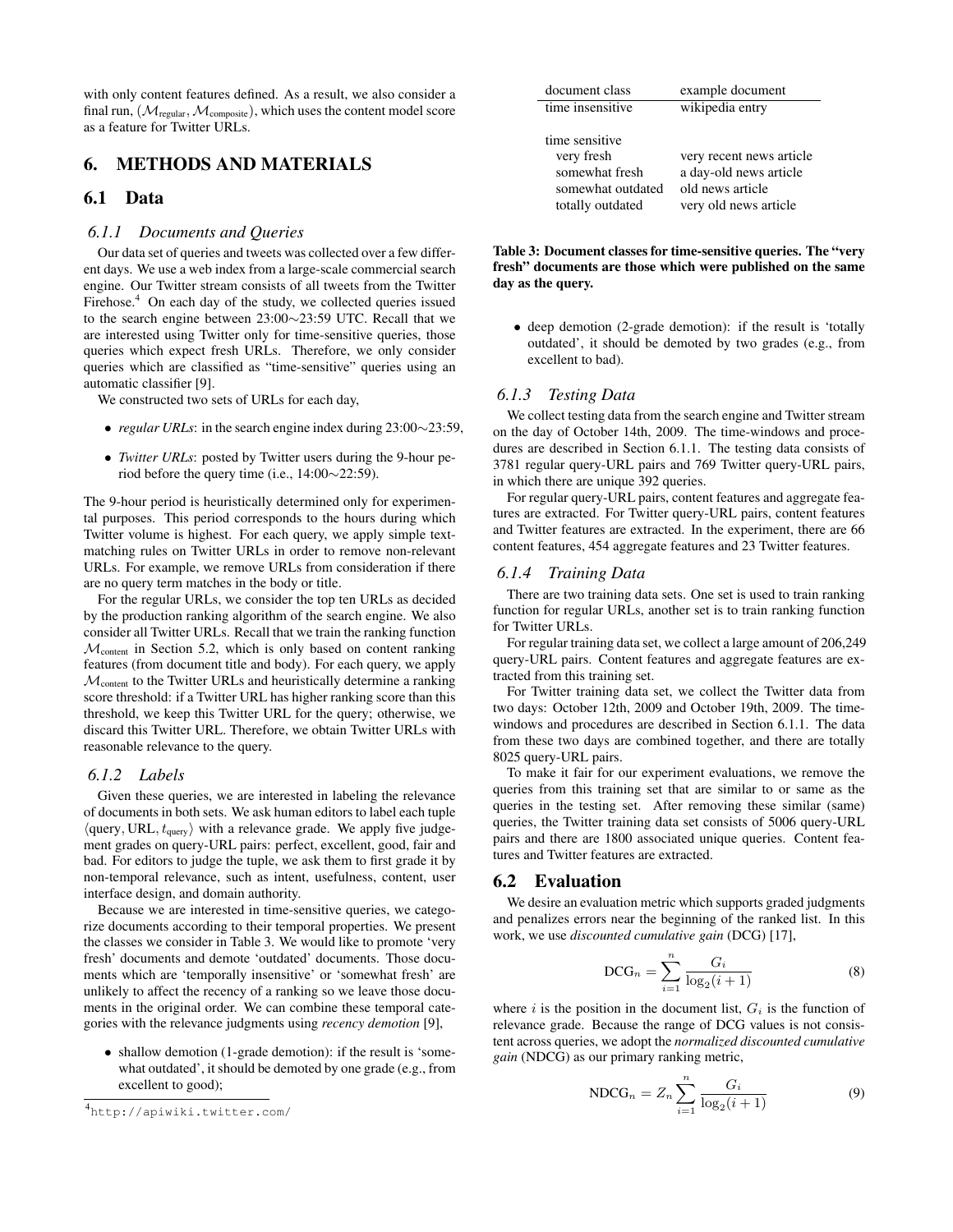where  $Z_n$  is a normalization factor, which is used to make the NDCG of ideal list be 1. We use  $NDCG_1$  and  $NDCG_5$  to evaluate the ranking results.

Our recency demotion guidelines conflate relevance and recency. In order to evaluate freshness in isolation, we also include a freshness metric based on DCG, *discounted cumulative freshness*(DCF),

$$
\text{DCF}_n = \sum_{i=1}^n \frac{F_i}{\log_2(i+1)}\tag{10}
$$

where i is the position in the document list,  $F_i$  is the freshness label (1 or 0). A query may have multiple very fresh documents, for example when multiple news sources simultaneously publish updates to some ongoing news story. Note that DCF is a recency measurement that is independent of overall relevance. Therefore, when we evaluate a ranking, we should first consider demoted NDCG which represents the overall relevance, then inspect the value of the DCF. We define *normalized discounted cumulative freshness* (NDCF) as in Equation 9.

In our experiments, we use the following freshness criterion: if the main content of a document is created on the same day as query time, this document is labeled as a very fresh document. Using this criterion, editors can easily and quickly evaluate documents. For a very small portion of breaking-news queries, it is possible that a document becomes stale only a few hours after its creation because more related documents are created with significantly newer contents. However, the current criterion, in general, appropriately reflects the fresh document distribution for most breaking-news queries.

# 7. RESULTS

#### 7.1 Data analysis

Before presenting results demonstrating our ranking improvements, we offer some descriptive statistics of our collected data.

Recall that we used an automatic classifier to extract our candidate queries. We were interested in validating the accuracy of this pool of queries. For the queries in the testing set, we randomly selected 242 queries and asked editors to judge whether these queries were breaking news queries or not. Our criterion for breaking-news query was stricter than those used to train the automatic classifier [9] we use in Section 6.1.1. Specifically, we asked editors to label a query as a breaking news query only if there is at least one new document created within the last 24 hours that is relevant to the query. Our editorial experiment confirmed that 212 (91.7%) of the queries were breaking new queries.

We can also measure the quality of Twitter URLs in aggregate by inspect the freshness and relevance grades of our Twitter and regular URLs. We present the distribution of grades broken down by source in Table 5. We observe that the quality of Twitter URLs is better than Regular URLs in sense of both relevance and recency. Of the Twitter URLs, 53.8% are very fresh documents while, for Regular URLs, this fraction is only 19.4%. Furthermore, the relevance grade distribution does not change after recency demotion, which means there are no stale documents in Twitter URLs. This confirms our assumption that the URLs extracted from Twitter data are generally very fresh. At same time, the overall relevance quality of Twitter URLs is also higher than of regular URLs. The percentages of perfect and excellent Twitter URLs are higher than those of Regular URLs, while the percentages of fair and bad Twitter URLs are lower than those of regular URLs. This means Twitter URLs are potentially useful to improve ranking *for time sensitive queries*.

Finally, while we use our user authority feature,  $\tilde{\pi}$  as a ranking

| (a) relevance grade (demoted) |          |  |                   |                                   |       |            |
|-------------------------------|----------|--|-------------------|-----------------------------------|-------|------------|
|                               | Perfect  |  | Excellent         | Good                              | Fair  | <b>Bad</b> |
| Regular                       | $0.7\%$  |  | 17.0%             | 44.9%                             | 26.6% | $10.9\%$   |
| Twitter                       | $13.0\%$ |  | 33.4\%            | 41.0%                             | 20.7% | $3.6\%$    |
|                               |          |  |                   |                                   |       |            |
|                               |          |  |                   | (b) relevance grade (non-demoted) |       |            |
|                               | Perfect  |  | Excellent         | Good                              | Fair  | <b>Bad</b> |
| Regular                       | $0.9\%$  |  | 23.0%             | $61.0\%$                          | 36.1% | 14.8%      |
| Twitter                       | 13.0%    |  | 33.4%             | $41.0\%$                          | 20.7% | 3.6%       |
|                               |          |  |                   |                                   |       |            |
|                               |          |  | (c) recency label |                                   |       |            |
|                               |          |  | Fresh             | Non-fresh                         |       |            |
|                               | Regular  |  | $19.4\%$          | 80.6%                             |       |            |
|                               | Twitter  |  | 53.8%             | 46.2%                             |       |            |

Table 4: Data distribution in sense of relevance grade and recency label.

feature, it is also worth noting that it can be used in isolation to qualitatively inspect a set of users. We computed  $\tilde{\pi}$  for ten million users and present the top users associated with high values of  $\tilde{\pi}_i$ in Table 5. Though the top users are largely dominated by celebrities, many popular bloggers, and news sources are also surfaced as highly authoritative. Therefore, we expect that this feature will be valuable when used in conjunction with our other features.

#### 7.2 Ranking results

As shown in Table 6, our proposed approach which blends Twitter content into the standard ranked list significantly improves ranking in sense of both relevance and recency. We notice this improvement across all of our metrics.

The baseline approach,  $(\mathcal{M}_{\text{regular}}, \mathcal{M}_{\text{regular}})$ , uses content and aggregate features for both regular and Twitter URLs. This prevents Twitter URLs from being promoted because Twitter URLs suffer from feature impoverishment. We expect this behavior given our discussion of the role aggregate features in Section 5.

The content-only approach,  $(\mathcal{M}_{\text{content}}, \mathcal{M}_{\text{content}})$ , underperforms the baseline approach,  $(\mathcal{M}_{\text{regular}}, \mathcal{M}_{\text{regular}})$ , because it does not use aggregate features. Nevertheless, as a result, Twitter URLs have no disadvantage when they compete with regular URLs. The NDCF values are improved which means more fresh documents (i.e., Twitter documents) are promoted to the top ranking results. However, in sense of relevance represented by NDCG values, there is no improvement because the absence of aggregate features hurts the ranking of regular URLs.

When we consider models which leverage the representational strength of each URL class, performance improves across metrics. For example, using the content and aggregate features for regular URLs and content features for Twitter URLs,  $(\mathcal{M}_{\text{regular}}, \mathcal{M}_{\text{content}})$ , improves both relevance and recency metrics. If we enrich the representation of the Twitter URLs,  $(\mathcal{M}_{\text{regular}}, \mathcal{M}_{\text{twitter}})$ , we get the best performance across all metrics. This means that we were able to successfully incorporate realtime web content without hurting relevance. In fact, we improve relevance.

Our experiments did not confirm that ( $\mathcal{M}_{\text{regular}},\mathcal{M}_{\text{composite}}$ ) leveraged the additional training data from regular URLs for content features. Our results show that the performance of this algorithm is very similar to using  $\mathcal{M}_{\text{twitter}}$ , a model built with much less training data.

Table 7 qualitatively illustrates the behavior of our algorithms. Compared with the baseline result,  $(\mathcal{M}_{\text{regular}}, \mathcal{M}_{\text{regular}})$ , our Twitter-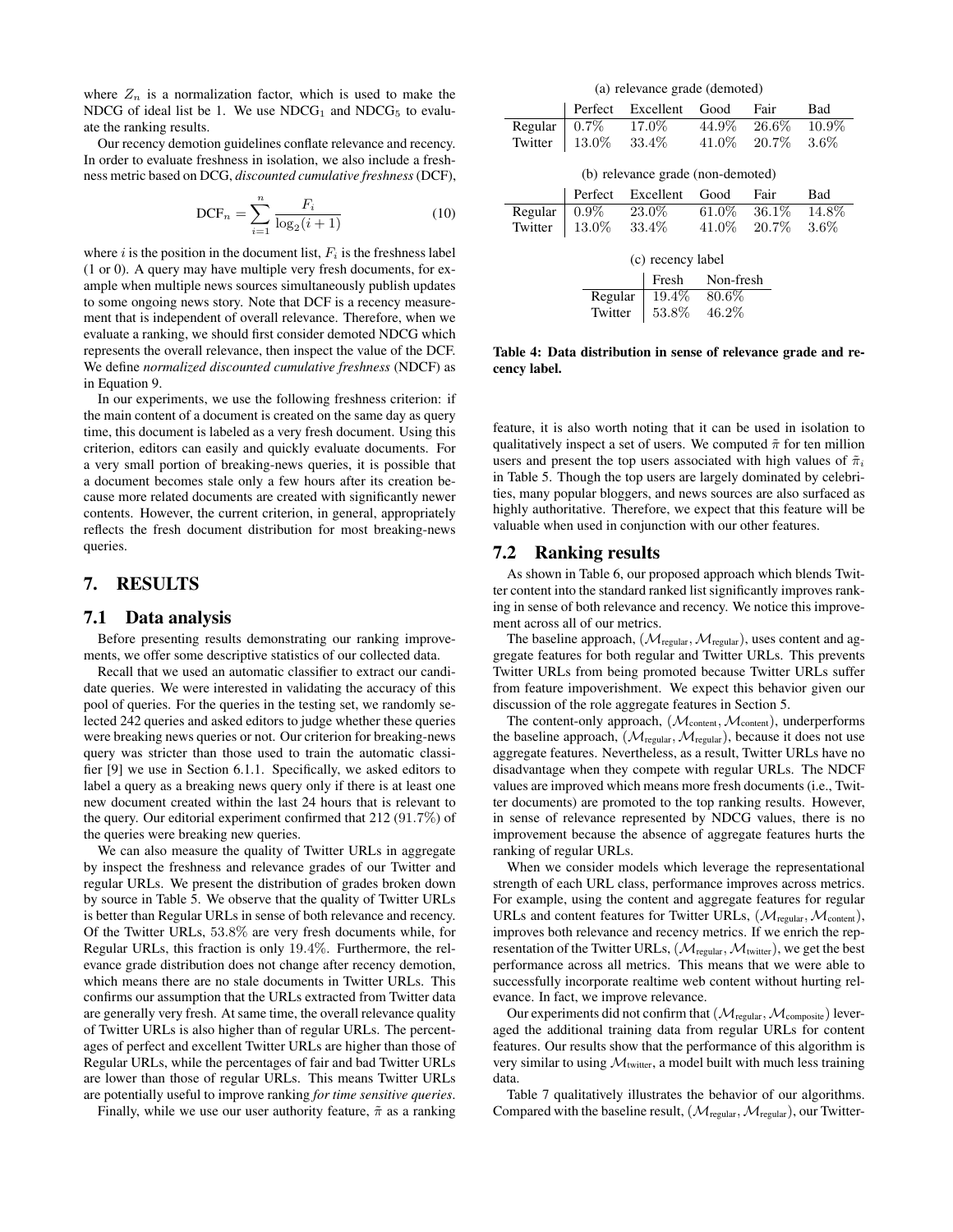#### Table 6: Ranking results comparison. All the improvements are statistically significant (p-value  $< 0.01$ ). Bold entries indicate the top performance for that metric.

|                                                                  | Top 1 |                   |       | Top 5             |       |                   |       |                           |       |                   |       |                   |
|------------------------------------------------------------------|-------|-------------------|-------|-------------------|-------|-------------------|-------|---------------------------|-------|-------------------|-------|-------------------|
|                                                                  |       | $NDCG_{demote.1}$ |       | $NDCG_{nodemode}$ |       | NDCF <sub>1</sub> |       | $NDCG_{\text{demote}}$ .5 |       | $NDCG_{nodemode}$ |       | NDCF <sub>5</sub> |
| $(\mathcal{M}_{\text{regular}}, \mathcal{M}_{\text{regular}})$   | 0.588 |                   | 0.611 |                   | 0.474 |                   | 0.666 |                           | 0.681 |                   | 0.518 |                   |
| $(\mathcal{M}_{\text{content}}, \mathcal{M}_{\text{content}})$   | 0.570 | $-3.2\%$          | 0.610 | $-0.2%$           | 0.513 | $+7.5\%$          | 0.652 | $-2.1\%$                  | 0.682 | $+0.3%$           | 0.587 | $+11.7\%$         |
| $(\mathcal{M}_{\text{regular}}, \mathcal{M}_{\text{content}})$   | 0.600 | $+1.8\%$          | 0.618 | $+1.2\%$          | 0.520 | $+8.8\%$          | 0.680 | $+2.1\%$                  | 0.690 | $+1.3\%$          | 0.569 | $+8.9\%$          |
| $(\mathcal{M}_{\text{regular}}, \mathcal{M}_{\text{twitter}})$   | 0.720 | $+18.4\%$         | 0.708 | $+13.7\%$         | 0.717 | $+33.8\%$         | 0.739 | $+9.9\%$                  | 0.729 | $+6.5\%$          | 0.736 | $+29.6\%$         |
| $(\mathcal{M}_{\text{regular}}, \mathcal{M}_{\text{composite}})$ | 0.715 | $+17.9%$          | 0.702 | $+13.0\%$         | 0.747 | $+36.5\%$         | 0.735 | $+9.4\%$                  | 0.723 | $+5.8\%$          | 0.756 | $+31.4\%$         |

#### Table 7: An example of ranking recency improvement. The query is *wwe captain lou albano*, and the query issue time is during 23:00∼23:59 UTC on October 14th, 2009.

| (a) Ranking result by baseline approach $(\mathcal{M}_{\text{regular}}, \mathcal{M}_{\text{regular}})$ . |  |  |  |
|----------------------------------------------------------------------------------------------------------|--|--|--|
|----------------------------------------------------------------------------------------------------------|--|--|--|

| rank $(rank in (b))$ | <b>URL</b>                                                                                              | grade     | fresh | from Twitter |
|----------------------|---------------------------------------------------------------------------------------------------------|-----------|-------|--------------|
| 1(2)                 | http://en.wikipedia.org/wiki/Captain Lou Albano                                                         | good      | no    | no           |
| 2(3)                 | http://www.wwe.com/superstars/halloffame/inductees/captainloualbano/                                    | excellent | no    | no           |
| 3(6)                 | http://www.wrestlingmuseum.com/pages/bios/halloffame/albanobio.html                                     | good      | no    | no           |
| 4(4)                 | http://www.wwe.com/superstars/halloffame/inductees/captainloualbano/photos/                             | good      | no    | yes          |
| 5(7)                 | http://wjz.com/entertainment/captain.lou.albano.2.1248290.html                                          | excellent | ves   | no           |
|                      | (b) Ranking result by new approach ( $\mathcal{M}_{\text{regular}}$ , $\mathcal{M}_{\text{Twitter}}$ ). |           |       |              |
| rank $(rank in (a))$ | URL                                                                                                     | grade     | fresh | from Twitter |
| 1(8)                 | http://edition.cnn.com/2009/SHOWBIZ/TV/10/14/obit.albano/                                               | excellent | ves   | yes          |
| 2(1)                 | http://en.wikipedia.org/wiki/Captain Lou Albano                                                         | good      | no    | no           |
| 3(2)                 | http://www.wwe.com/superstars/halloffame/inductees/captainloualbano/                                    | excellent | no    | no           |
| 4(4)                 | http://www.wwe.com/superstars/halloffame/inductees/captainloualbano/photos/                             | good      | no    | yes          |
| 5(12)                | http://www.wrestling-edge.com/wwe-news/wwe-hall-of-famer-capt-lou-albano-passes-away.html               | fair      | yes   | yes          |

| userID          | User/Type               |
|-----------------|-------------------------|
| twitter         | <b>Twitter Official</b> |
| kimkardashian   | Kim Kardashian          |
| aplusk          | Ashton Kutcher          |
| denise richards | Denise Richards         |
| ddlovato        | Demetria Lovato         |
| katyperry       | Katy Perry              |
| khloekardashian | Khloe Kardashian        |
| johnemayer      | John Mayer              |
| astro mike      | Mike Massimino          |
| robdyrdek       | Rob Dyrdek              |
|                 |                         |
| nasa            | NASA Space Program      |
| mcuban          | Mark Cuban              |
| wired           | Wired Magazine          |
| problogger      | Darren Rowse            |
| chrispirillo    | Chris Pirillo           |
| chsnews         | <b>CBS</b> News         |
| jkottke         | <b>Jason Kottke</b>     |

þ

Table 5: Result of Markov chain analysis on the twitter follower graph. The top half shows the top ten users, most, if not all dominated by celebrities. However, a select sub-set from the top hundred users features many news media sites, popular bloggers, and technology authorities.

#### Table 8: Twitter feature importance list. The Twitter feature definitions can be found in Table 1.

| Twitter feature               | importance rank importance score |      |
|-------------------------------|----------------------------------|------|
| $\varphi$ unit                |                                  | 31.1 |
| $\varphi$ <sub>other-17</sub> | 10                               | 27.1 |
| $\varphi$ <sub>other-15</sub> | 11                               | 26.6 |
| $\varphi$ <sub>other-3</sub>  | 13                               | 22.8 |
| $Pother-1$                    | 18                               | 16.7 |

based algorithm significantly promotes relevant and recent content to the top of the ranked list. Note that in this example, none of the displayed URLs is stale; thus, the recency demotion grades and non-demotion grades are always equal.

### 7.3 Feature importance

We have demonstrated that Twitter features can significantly boost the performance of a recency sensitive ranker. It is worth investigating which Twitter features in particular were highly valued by our model. As presented in Algorithm 1, the Twitter ranking function,  $M_{\text{Twitter}}$ , uses both content features and Twitter features. We can compute the importance of each feature by the method proposed in [12]. We rank features by the descending order of the importance and show the top five Twitter features in Table 8. The feature importance score is on a scale of [0, 100].

The most important Twitter feature is  $\phi$ <sub>unit</sub>, which is the unit match feature between query and tweet text as defined in (3). This means the text similarity between a query and a tweet in general highly correlates with the relevance between the query and the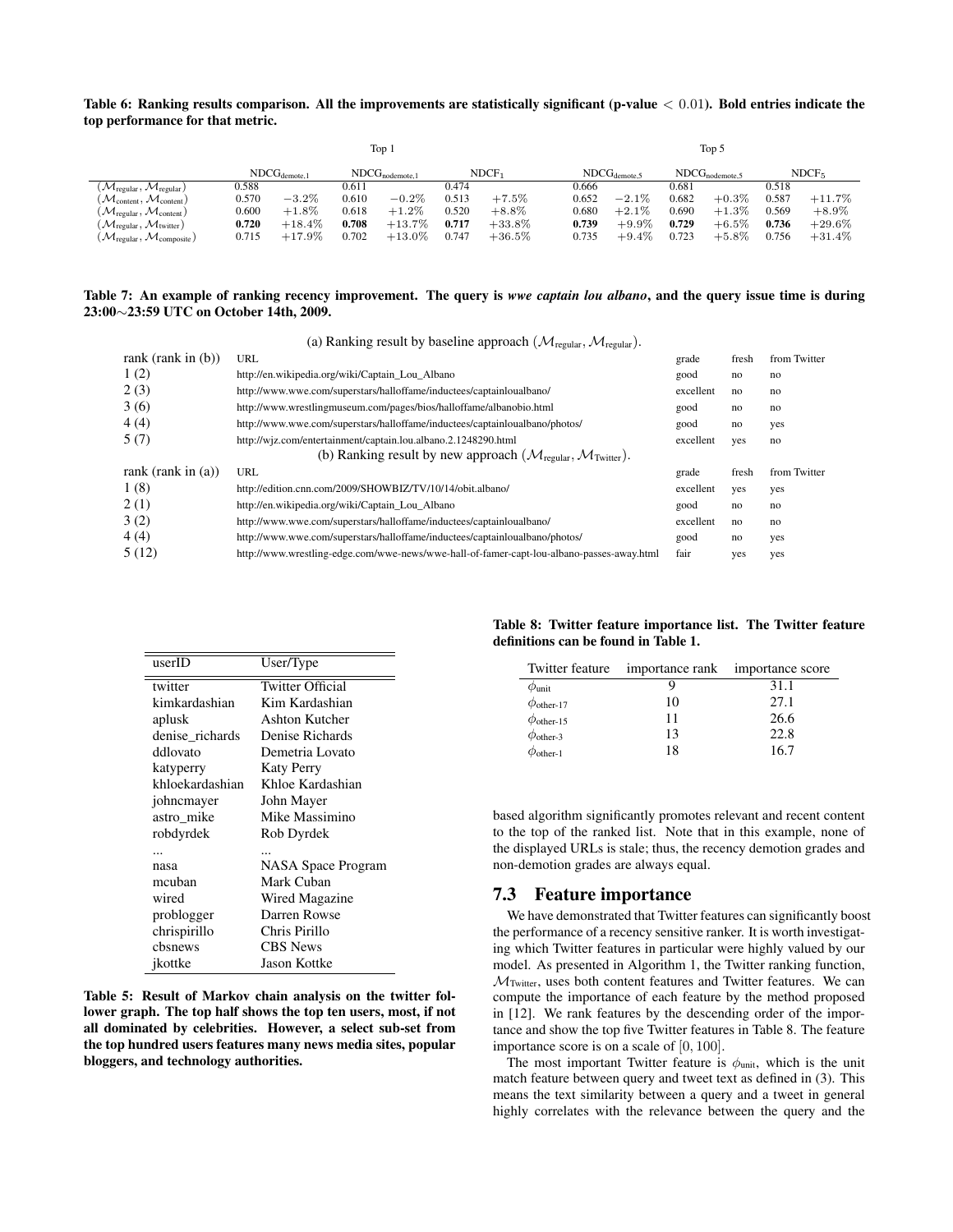Twitter URL posted in the tweet. Furthermore, this text-proximity feature is highly complementary to the content ranking features (e.g., text-proximity features based on document title and body) and can be see as a proto-'anchor text' for new URLs.

The other important Twitter features include  $\phi_{other-17}$ ,  $\phi_{other-15}$ ,  $\phi$ <sub>other-3</sub> and  $\phi$ <sub>other-1</sub>, which are described in Table 1. These features represent the authority and activity of the users that are related to the Twitter URLs from different aspects. For example,  $\phi_{other-17}$  is the number of the followings for the user who has the highest twitter user score among the users that issued the Twitter URL.

# 8. DISCUSSION

Our experiments demonstrate that there is a clear advantage to using Twitter both as a source of URLs as well as a source of evidence for fresh URLs. These results complement existing Twitter ranking results insofar as they demonstrate the efficacy of a blending approach as opposed to a vertical selection approach [8]. On the other hand, our Twitter features can be further developed with a knowledge from social studies of Twitter (Section 2.2).

There is also an opportunity for more sophisticated spam detection in our work. The Twitter URLs we used in our study have undergone multiple filtering steps during both crawling (Section 4) and ranking (Section 6.1.1). As shown in Table 5, the Twitter URLs in our experiments are both highly relevant and fresh. We can potentially increase the size of candidate Twitter URLs by relaxing our filtering rules. However, as a result, the quality of the candidate Twitter URLs will almost certainly become degrade. Our model, then, would need to incorporate spam filtering. For example, it would need to learn that certain features (e.g. number of users posting the URL) are even more indicative of a low quality (or spam) document. Fortunately, our training procedure supports such an approach. As a search system begins to index Twitter URLs in near real time, spam detection will become increasingly important.

We have also assumed that the set of Twitter URLs is disjoint from the set of regular URLs. This models a retrieval system as being composed of two parts: a long term index and a realtime index. The long term index contains content whose freshness is limited by the effectiveness of the crawler finding and incorporating new data. The realtime index consists of very fresh content with impoverished representation. In many cases an overlap will exist. In our experiments, using a commercial search engine, roughly 10% of the Twitter URLs were already indexed. To simplify experimentation, we treated these URLs as Twitter URLs. However, as the long term index begins to accumulate fresher and fresher content—for example, through more effective/adaptive crawl policies or superior indexing architectures, the overlap will increase. As a result, developing models which support Twitter, content, *and* aggregate feature will be important.

Finally, we have only touched the surface of blended ranking. In our experiments we combined scores based on relevance alone. This suffers from a few problems inherent to ranking in general. For example, this creates a problem for multiple intent queries (e.g. 'election results' could refer to one of several regional elections) or queries which deserve summarization (e.g. 'candidate speeches' may be satisfied by a summary including documents which together discuss several candidates' recent speeches ). As a result, ranking diversity will be an important area of research. Traditional diversification approaches focus on content-based similarity of documents from the same index. It is unclear how these approaches can be extended to rankings which combine content from several indexes.

# 9. CONCLUSION

We have presented preliminary evidence supporting the claim that micro-blogging data can be exploited to improve web ranking for recency sensitive queries. Our approach is based on preserving the quality of data presented to the general web searcher by only using micro-blog data as evidence for discovering and ranking URLs. For recency queries, we demonstrated that both relevance-based and freshness-based metrics can be improved with our approach.

More generally, our results demonstrate the power of leveraging widespread user behavior for recency sensitive queries. Although other sources of user behavior information exist (e.g. click logs, toolbar data), Twitter is one of the only sources which is both public and widely adopted. This makes Twitter a valuable source of realtime user behavior for institutions lacking access to more sensitive log data.

In the future, we are interested in improving spam detection, enriching the features we extract from Twitter using regular URL information and results from Section 2.2, and incorporating diversity. Furthermore, we are interested in synthesizing signals from Twitter streams with other sources of realtime evidence into a cohesive recency ranking module. Finally, if demographic information about Twitter users can be extracted or predicted, then this resource can also be used for conducting personalization experiments.

# 10. ACKNOWLEDGES

We thank Alex Smola, Tamas Sarlos, Deepayan Chakrabarti, Ciya Liao and Jyh-Herng Chow for their helpful discussions.

### 11. REFERENCES

- [1] E. Agichtein, E. Brill, and S. Dumais. Improving web search ranking by incorporating user behavior information. In *Proceedings of 29th ACM SIGIR*, 2006.
- [2] P. Bonacich. Factoring and weighting approaches to clique identification. *Journal of Mathematical Sociology*, 2:113–120, 1972.
- [3] K. Borau, C. Ullrich, J. Feng, and R. Shen. Microblogging for language learning: Using twitter to train communicative and cultural competence. In *International Conference on Web Based Learning (ICWL) 2009*, 2009.
- [4] S. Brin and L. Page. The anatomy of a large-scale hypertextual web search engine. *Proceedings of International Conference on World Wide Web*, 1998.
- [5] A. Broder. A taxonomy of web search. *SIGIR Forum*, 36(2):3–10, 2002.
- [6] C. Burges, T. Shaked, E. Renshaw, A. Lazier, M. Deeds, N. Hamilton, and G. Hullender. Learning to rank using gradient descent. *Proc. of Intl. Conf. on Machine Learning*, 2005.
- [7] Z. Cao, T. Qin, T. Liu, M. Tsai, and H. Li. Learning to rank: From pairwise approach to listwise. *Proceedings of ICML conference*, 2007.
- [8] F. Diaz. Integration of news content into web results. *Proceedings of the Second ACM International Conference on Web Search and Data Mining (WSDM)*, pages 182–191, 2009.
- [9] A. Dong, Y. Chang, Z. Zheng, G. Mishne, J. Bai, R. Zhang, K. Buchner, C. Liao, and F. Diaz. Towards recency ranking in web search. In *WSDM '10: Proceedings of the third ACM international conference on Web search and data mining*, pages 11–20, New York, NY, USA, 2010. ACM.